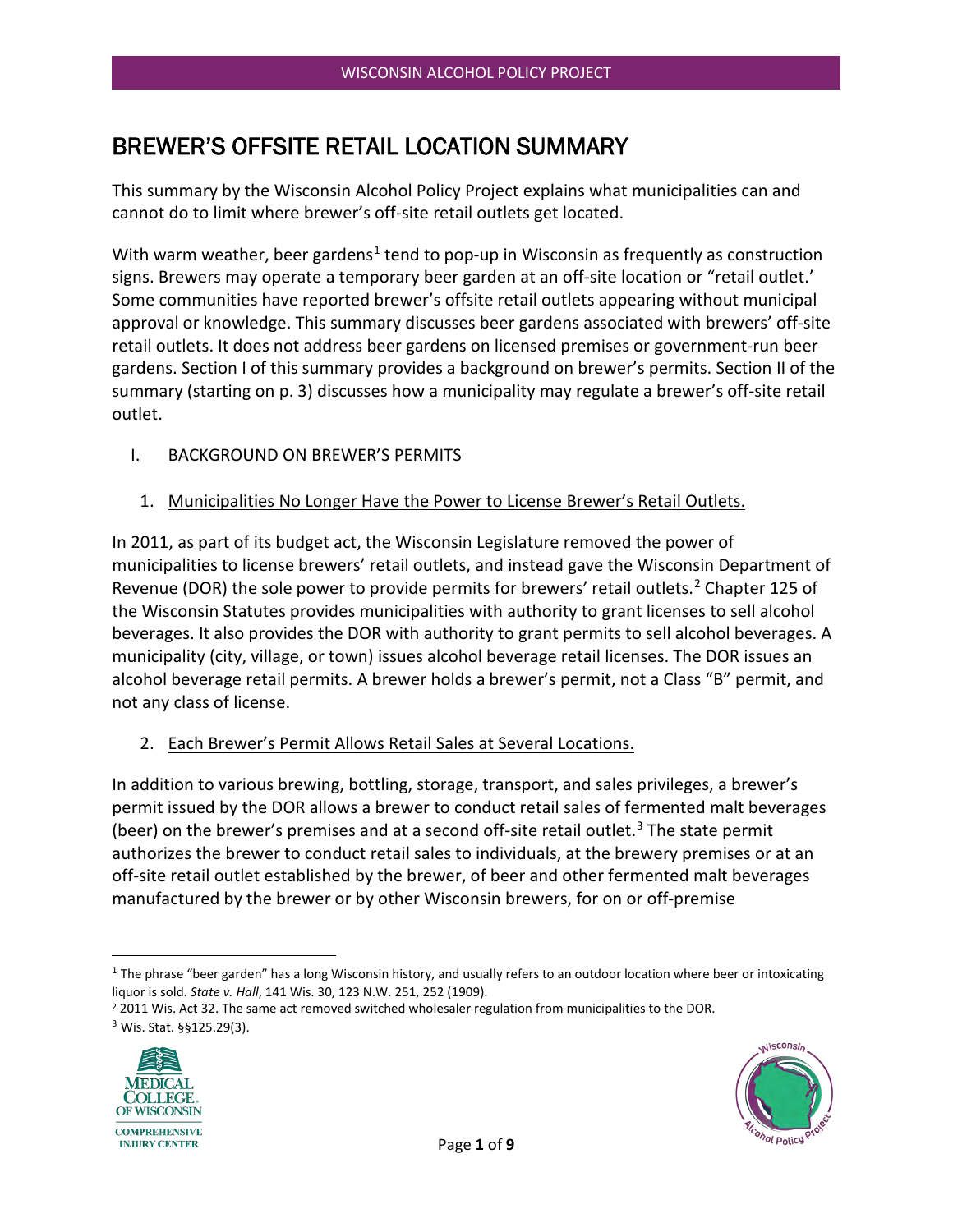consumption. [4](#page-1-0) While a brewer may have more than one brewer's permit, and may have an onsite retail outlet at each brewery, the DOR has recently stated that it only allows one off-site retail outlet per brewer, regardless of the number of permits that person holds.<sup>5</sup>

Additional perks of the brewer's permit include:

- A brewer may operate a restaurant on its premises and at its off-site retail outlet.<sup>[6](#page-1-2)</sup>
- Each brewer may offer free taste samples at either or both locations and may provide free taste samples at Class "A" premises. [7](#page-1-3)
- A few brewers, who had liquor licenses as of June 1, 2011, may sell liquor and wine, for on-premises consumption at both their brewery premises and off-site retail outlet.<sup>[8](#page-1-4)</sup>
- A brewer may own and/or operate places of sale of fermented malt beverages at the state fair park or on any Wisconsin county fairgrounds.
- 3. The DOR is Required to Issue Permits to Eligible Brewer Applicants.

The permitting process for brewers leaves very little room for discretion. By statute, "The department [of revenue] shall issue brewer's permits to eligible applicants."[9](#page-1-5) An eligible applicant must hold a valid business tax registration certificate, and may not hold a Class "A" license, Class "B" license or permit, wholesaler's permit, or a brewpub permit.<sup>[10](#page-1-6)</sup> A DOR agent "familiar with activities of fermented malt beverage brewers" is required to process the applications; and the permits "shall be" issued and renewed based on the requirements in Wis. Stat. §125.29(1) and (2), provided that the brewer meets the eligibility requirements.<sup>[11](#page-1-7)</sup>

A brewer may change its off-site location as often as it wants, using a simple single page form, BT-136 Secondary.<sup>[12](#page-1-8)</sup> This unique ability makes it possible for the brewer to conduct temporary pop-up beer gardens at different locations throughout the state, so long as each secondary location occurs on a different date. Each brewer's off-site retail outlet must be approved by the

<span id="page-1-8"></span><span id="page-1-7"></span><sup>&</sup>lt;sup>11</sup> Wis. Admin. Code Tax 7.23(4)(e)1.<br><sup>12</sup> BT-136 Secondary, Permit Extension/Secondary Location (Relating to Brewery Permit and Fermented Malt Beverage), Wis. Dept. of Revenue.





<span id="page-1-0"></span><sup>4</sup> Permits sale of fermented malt beverages manufactured at the brewery, other premises of the brewer, or at another Wisconsin brewery, for on-premise consumption or in original unopened packages or containers for off-premise consumption. Wis. Stat. §§125.29(3)(e)-(g).

<span id="page-1-1"></span><sup>&</sup>lt;sup>5</sup> Special Agent Tyler Quam, DOR on Tap: An Alcohol Industry Update, A&TEU, Wis. Dep't of Revenue (May 2021).

<span id="page-1-2"></span><sup>6</sup> Wis. Stat. §125.29(6).

<span id="page-1-3"></span><sup>7</sup> Wis. Stat. §§125.29(3)(i).

<span id="page-1-5"></span><span id="page-1-4"></span><sup>8</sup> Grandfather clause for brewers that held an intoxicating liquor license or permit on June 1, 2011. Wis. Stat. §125.29(3)(h). <sup>9</sup> Wis. Stat. §125.29(3).

<span id="page-1-6"></span><sup>10</sup> Wis. Stat. §125.29(1), (2)(a), (5).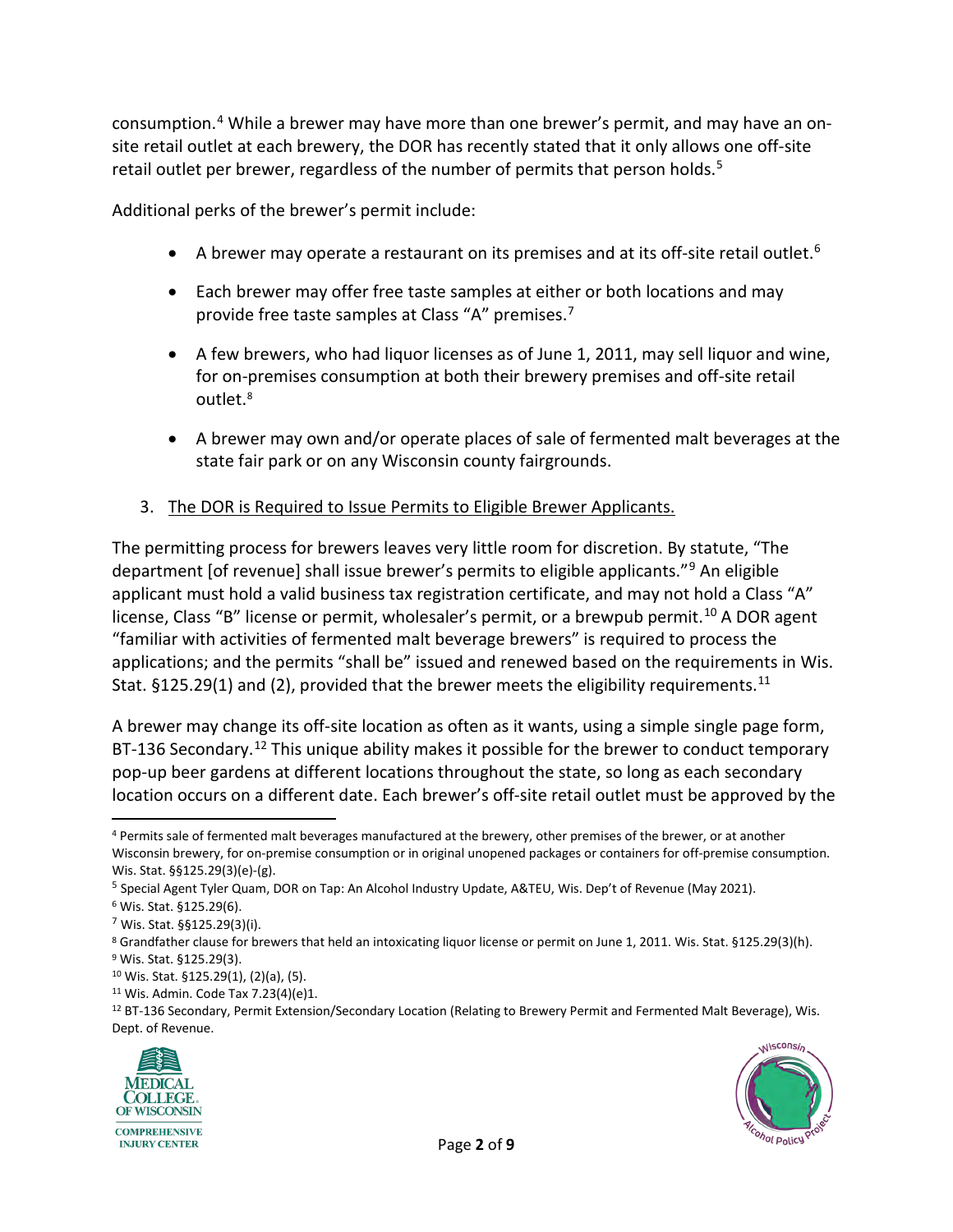DOR prior to the brewer conducting business at that location. The DOR form requests that the application be submitted at least two weeks in advance, which gives very little time for review.

When asked what factors the DOR reviews in considering secondary location permits, a DOR agent noted that the following conditions are reviewed:<sup>[13](#page-2-0)</sup>

- Whether the brewery already has off-site premises operating at the same time;
- Whether the proposed off-site premise has another alcohol beverage license or permit; and
- Whether any municipal ordinances apply to the proposed off-site retail outlet location.

The DOR has stated that it will reach out to the municipality for information.<sup>14</sup> The DOR also encourages the brewer to reach out to the municipality to learn what local regulations would apply to the proposed off-site retail outlet, such as "zoning, beer garden license, hours of sale, etc."<sup>[15](#page-2-2)</sup> In practice, it may be the brewer rather than the DOR that first contacts the municipality.<sup>16</sup> In making its decision, the DOR may rely on information provided by the brewer (such as a forwarded email from the municipal clerk), in addition to or instead of information received from the municipality directly.

Note that although the DOR states that conflicts with the municipal code are considered, nothing in the statutes or administrative code mentions municipal ordinances as a reason for refusal. If the brewer's retail outlet does violate municipal code, the municipality can and should enforce its ordinances against the brewer.

**Practical Advice for Communities:** The only heads-up a municipality may receive of a proposed temporary brewer's outlet may be a telephone call or email to the clerk from either the brewer or the DOR agent, with very little time for turnaround, possibly as little as a day. Having on hand a zoning map and a list of specific ordinances that would prohibit or limit the brewer's proposed retail outlet location could be very helpful, as would notifying the DOR of any applicable ordinances.

<span id="page-2-3"></span><span id="page-2-2"></span><sup>16</sup> April 21, 2021 telephone conversation with Jeffrey Glazer, Clinical Assoc. Prof., UW Law & Entrepreneurship Clinic, and attorney that represents craft brewers.





<span id="page-2-0"></span><sup>13</sup> April 23, 2021 telephone conversation with Zachary Dolan, Revenue Agent 5, Alcohol & Tobacco Enforcement Unit, Wis. Dept. of Revenue.

<span id="page-2-1"></span><sup>14</sup> Special Agent Tyler Quam, DOR on Tap: An Alcohol Industry Update, A&TEU, Wis. Dep't of Revenue (May 2021).  $15$  *Id.*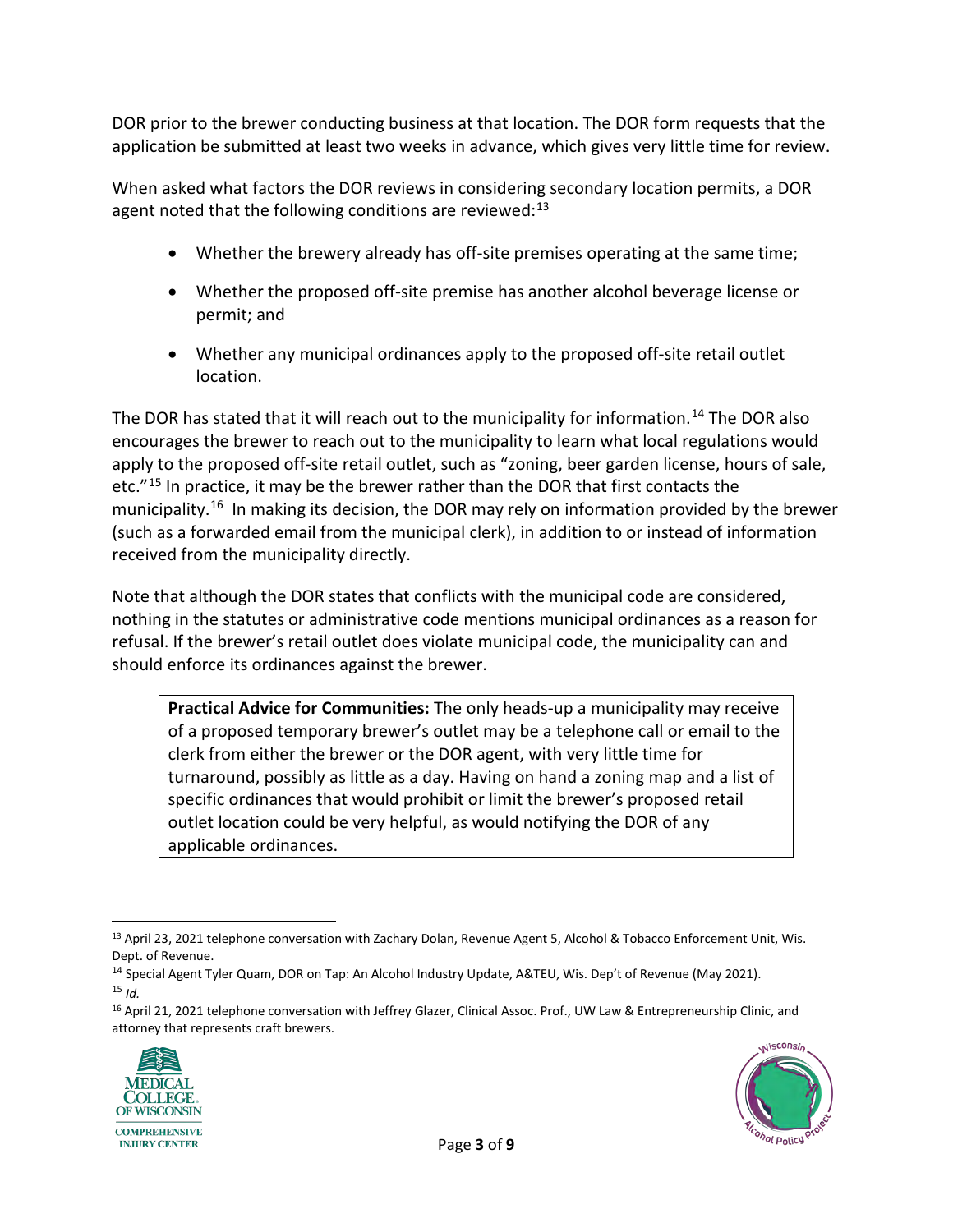### I. HOW A MUNICIPALITY MAY REGULATE A BREWER'S OFF-SITE OUTLET

Municipalities have several practices by which they can exert and enforce control on brewers' retail outlets. These practices include:

- Using the zoning code.
- Enacting ordinances authorized under Ch. 125.
- Regulating the use of alcohol in municipal parks.
- Regulating retail food establishments.

Counties can also enact zoning and regulatory ordinances, although they have less authority under Ch. 125 than municipalities for alcohol beverage regulation. Most county ordinances (with certain exceptions) do not apply to cities, villages, and some towns (e.g., those with village powers).<sup>[17](#page-3-0)</sup> For example, general county zoning authority is limited to those areas that are "outside the limits of incorporated villages and cities."<sup>[18](#page-3-1)</sup> As a general rule, a municipality that wishes to enforce an ordinance usually must enact its own ordinance.

1. Using the Zoning Code.

Counties, cities, villages, and towns with village powers, may use their zoning codes to require conditional use permits for certain types of outlets in certain districts, e.g., to limit the presence of tasting rooms, or to require beer gardens to be a set distance from residences. Wis. Stat. §125.10(3) explicitly states, "Except as provided in s. 125.68, this chapter [125] does not affect the power of municipalities to enact or enforce zoning regulations." Therefore, a municipality may use its zoning power to place reasonable restrictions on the locations of alcohol beverage outlets.

A valid zoning ordinance usually meets several criteria:

- It divides the municipality into more than one zone;
- Within each zone, it allows certain uses as of right, may provide for some conditional uses, and prohibits those uses that are not listed;
- It controls where a use takes place, instead of how;
- It classifies uses in general terms and attempts to address all possible uses for each zone;

<span id="page-3-1"></span><sup>18</sup> Wis. Stat. §59.69(4).





<span id="page-3-0"></span><sup>&</sup>lt;sup>17</sup> A municipality may by resolution request that the county exercise its powers in the municipality for a particular function. Wis. Stat. §59.03(2); a municipality may also enter into an intergovernmental cooperation agreement with a county. Wis. Stat. §66.0301.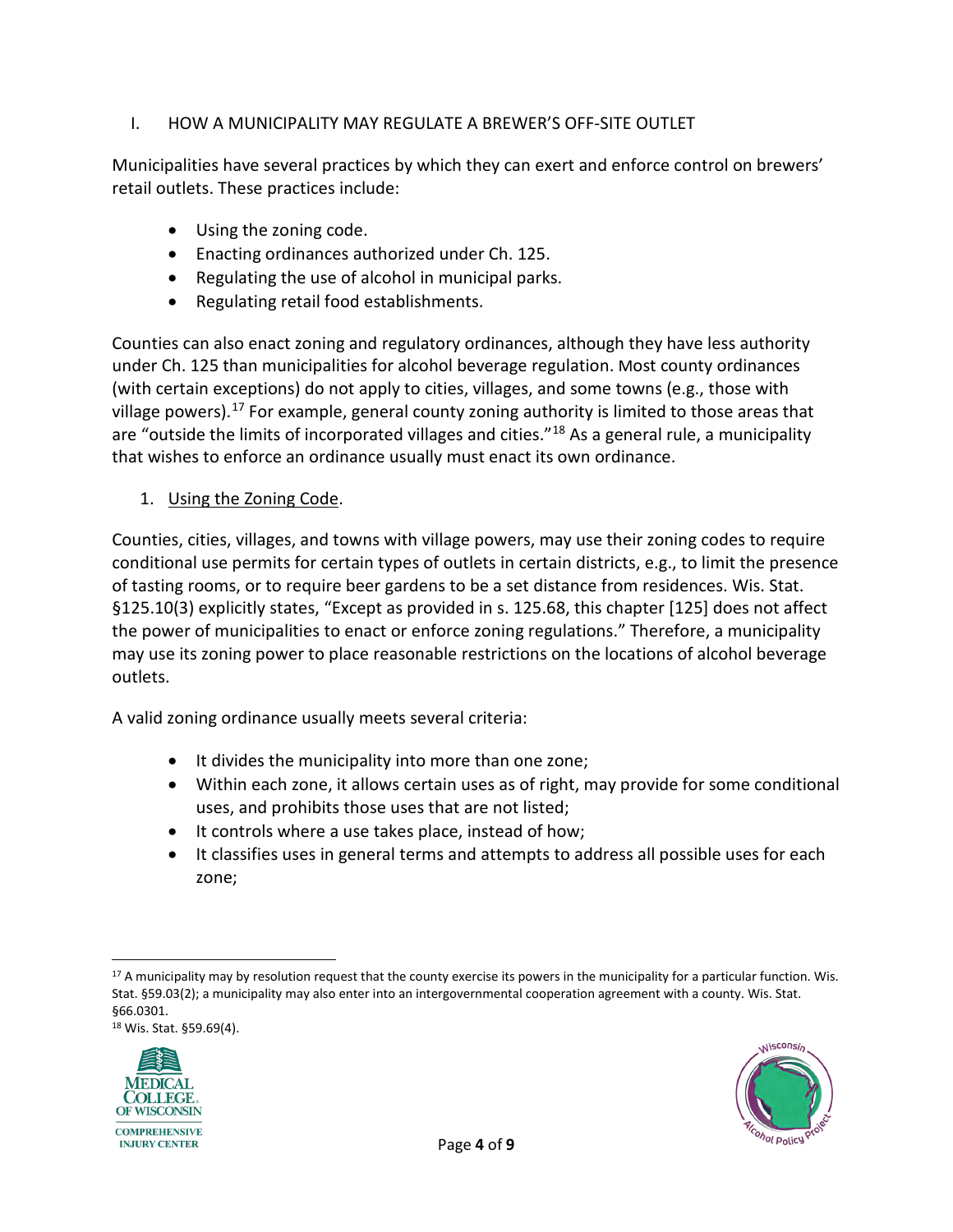- It usually makes a prospective, "fixed, forward-looking determination about what uses will be permitted"<sup>19</sup>; except that conditional uses allow for individual level decisions; and
- It usually grandfathers in landowners whose use at the time of adoption of the new ordinance was legal.

A municipality can add brewers' retail outlets and beer gardens as uses to their zoning code and delineate in which zoning districts they are permitted, conditional, or prohibited.<sup>[20](#page-4-1)</sup> It can also specify what outdoor uses (such as a beer garden) are permitted, conditional or prohibited in each zone, and provide criteria for conditional uses. To keep its ordinance valid as a zoning ordinance, the municipality should classify the use based on the zone. For example, a beer garden might be conditional in a commercial zone and prohibited in a residential zone.

### 2. Ordinances Authorized Under Chapter 125.

Wis. Stat. §125.10(1) provides municipalities with substantial power to regulate the sale of alcohol beverages, through enacting regulations that incorporate part or all of chapter 125, and through enacting additional regulations for the sale of alcohol beverages that are not in conflict with Chapter 125. Below are a few types of alcohol ordinances a municipality might be able to use to place limits on pop-up beer gardens.

#### a. Municipal Authority to Regulate Alcohol Beverage Sales

Since there is no section in Chapter 125 that states closing hours or operator's license requirements for brewers' retail premises, it is probably legal for a municipality to enact an ordinance defining the closing hours for brewers' retail outlets within that municipality. Also, the municipality may be able to enact an ordinance requiring bartenders at the brewer's retail outlet to have an operator's license or be supervised by someone who is either the permittee, agent, or manager (if the municipality has elected to issue manager's licenses under Wis. Stat. §125.18).

### b. Outdoor Service and Beer Gardens

Municipalities may regulate outdoor service of alcohol or beer gardens anywhere in the municipality. This power also includes the ability to regulate or prohibit the sale of alcohol in

<span id="page-4-1"></span><span id="page-4-0"></span><sup>&</sup>lt;sup>19</sup> Zwiefelhofer v. Town of Cooks Valley, 2012 WI 7, ¶¶ 36-43, 338 Wis. 2d 488, 506–11, 809 N.W.2d 362, 371–73.<br><sup>20</sup> For example, Madison prohibits tasting rooms in its alcohol overlay district and requires conditional us rooms in its downtown core and urban mixed-use districts. Madison defines a "tasting room" as "an establishment which offers fermented malt beverages or intoxicating liquors for consumption on the premises that are manufactured or rectified on the premises or at an off-site location associated with the premises." City of Madison Municipal Code §28.072, Table 28E-2, and §28.127. This definition would include a brewer's off-site retail outlet.



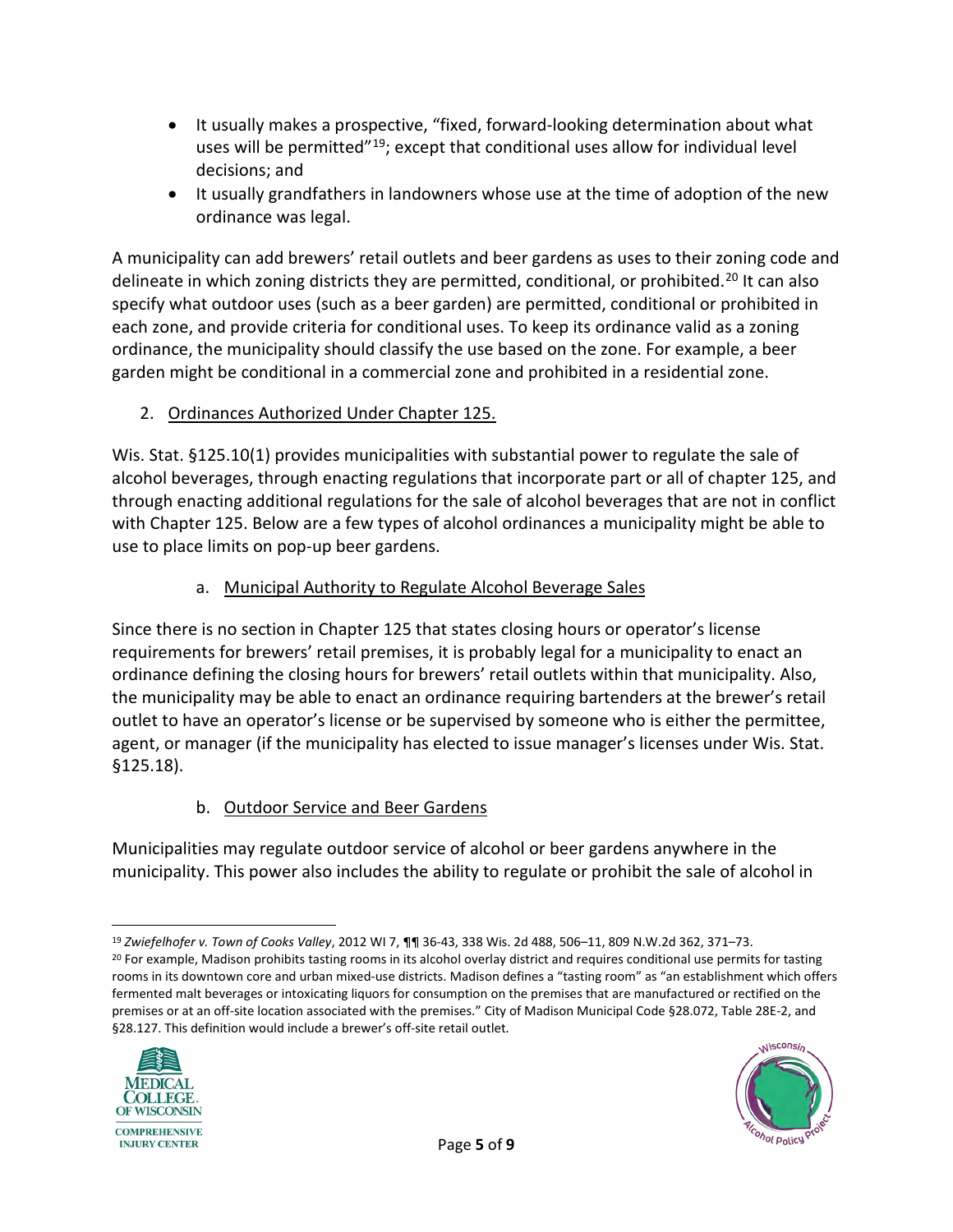municipal spaces, including streets, sidewalks, and municipal right of way.<sup>[21](#page-5-0)</sup> An outdoor service ordinance could also address other factors such as noise level, amplified sound, and proximity to residences.

In drafting an ordinance regulating outdoor alcohol sales and consumption, use language broad enough to include the retail outlets authorized by a brewer's permit.

Two examples:

- i. Neenah's beer garden ordinance requires not just licensees, but holders of "any ... permit issued by the State of Wisconsin" to have "obtained the permission of the Common Council" prior to operating in any outdoor area.<sup>[22](#page-5-1)</sup> Neenah also requires certain conditions be met for outdoor operations, including a fence around the temporary extension, a gated entrance and exit, the presence of a licensed bartender, certain time limits and amplified sound restrictions.
- ii. One village prohibits the drinking of "intoxicating liquor or fermented malt beverage in any parking lot that is open to the public during the hours that any store that is served by such parking lot is open for business to the public" unless the Village Board has granted the business a written permit "for the consumption of intoxicating liquor or fermented malt beverages in any designated parking lot, specifying the conditions as may be necessary to protect the public interest in the use thereof."[23](#page-5-2)

**Practical Advice for Communities:** In scanning your municipality's ordinances, be aware that language that only refers to licensees may leave a municipality without the ability to regulate brewer's beer gardens. A coalition can review the ordinances and look for ones that may need updating. If you want brewery retail outlets included in the definition of "beer garden," make sure the definition is broad enough to include holders of alcohol beverage permits issued by the DOR.

c. Open Intoxicants / Open Containers

Another way of addressing beer gardens is to focus on the unintended consequences–and keep people from walking away from the beer garden with open intoxicants. Open containers ordinances can also be used to prevent drinking on the public right-of-way or even on unlicensed parking lots. Oddly enough, while Wisconsin prohibits motorists from transporting

<span id="page-5-2"></span><span id="page-5-1"></span><sup>23</sup> Village of Shorewood Hills Municipal Code §8.06(3).





<span id="page-5-0"></span><sup>&</sup>lt;sup>21</sup> "Where a municipality has the power to regulate or prohibit the sale of merchandise on its streets, sidewalks, or other public places, this power includes the power to regulate or prohibit the sale of specific articles, and to regulate or prohibit sales in defined sections or streets of the municipality or during specifically defined periods, provided that the regulation or prohibition is reasonable and not discriminatory." 39 Am. Jur. 2d Highways, Streets, and Bridges § 213.

<sup>22</sup> City of Neenah Ordinance No. 2019-15, adopted June 18, 2019.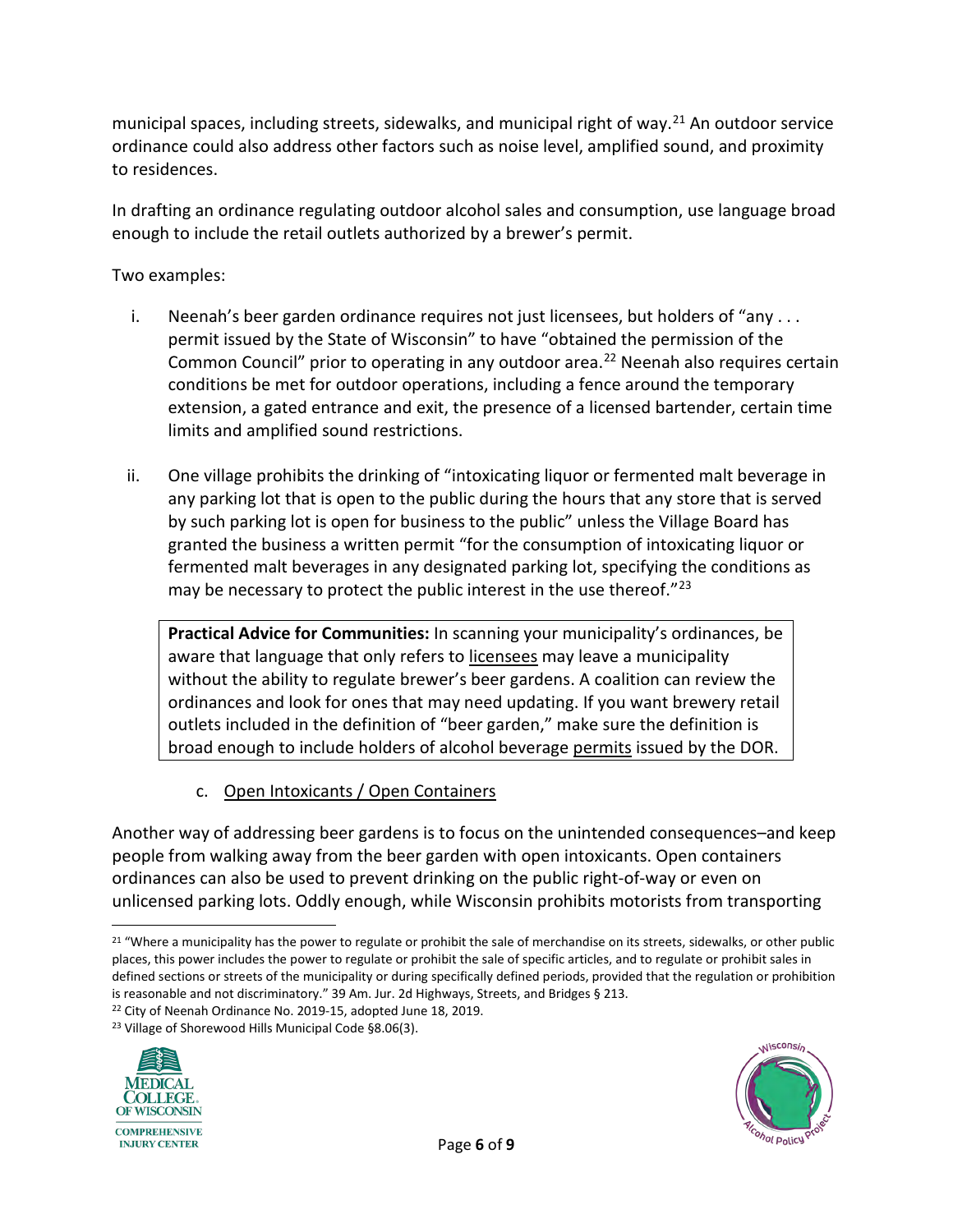open containers of alcohol beverages in the driver or passenger compartments of a vehicle, it does not have a state-wide law regarding pedestrians carrying open intoxicants or open containers of alcohol beverages.

Regulation on carrying open containers of alcohol beverages is left to local control.<sup>[24](#page-6-0)</sup> It is therefore up to municipalities to enact their own open container ordinances for municipal public places such as streets, sidewalks, and parks.

Some municipalities address alcohol consumption in public places by mostly prohibiting it, but allowing permitted exceptions. For example, Madison offers a street use permit exception.  $25$ Green Bay offers a sidewalk café permit and provides an exception for certain sporting events.[26](#page-6-2)

#### 3. Regulating the Use of Alcohol in Municipal Parks.

Counties and municipalities have the power to govern their parks, including how, when, and where alcohol is used or sold in their parks. They may create ordinances limiting the use of their parks, and limiting when or if alcohol may be sold or consumed in the parks. [27](#page-6-3)

For example, Madison regulates when and where anyone can sell, possess, or consume alcohol at each of its parks and some of its municipal buildings, based on the needs of each location.<sup>[28](#page-6-4)</sup> In some parks, alcohol is prohibited entirely; while in others, it is permitted at certain times or under specified conditions. As another example, Racine County specifically provide guidelines and a permit process with clear limitations for applicants interested in operating beer gardens in a county park. [29](#page-6-5)

<span id="page-6-5"></span><sup>&</sup>lt;sup>29</sup> Racine County requires approval of county park temporary beer garden applications by its Public Works, Parks and Facilities Committee, and the Racine County Board. Each applicant is limited to 2 events per year, 4 or fewer days each. Barriers, signage, sight triangles, a plan of responsible service, licensed operators, clean-up and removal plan, a contractual agreement or





<span id="page-6-0"></span><sup>&</sup>lt;sup>24</sup> Wis. Stat. §125.09(1), the general restriction requiring a retail license or permit for consumption of alcohol beverages in public places "does not apply to municipalities, school buildings, campuses of private colleges . . . at the place and time an event sponsored by the private college is being held, churches, premises in a state fair park or clubs."

<span id="page-6-2"></span><span id="page-6-1"></span><sup>&</sup>lt;sup>25</sup> In Madison, it is "unlawful to possess an open container of or consume alcohol beverage on a public street or alley" except when a street use permit and a temporary malt beverage license have been obtained for an event. Madison City Ord. 38.07(7). <sup>26</sup> Green Bay prohibits "any open or unsealed container containing an alcoholic beverage on any public way, in any parking lot held for public use, or on or within the premises of a public place, or on or in any motor vehicle on a public way or in parking lot held out for public use" with certain exceptions. Green Bay Municipal Code §27.301.<br><sup>27</sup> Wisconsin Statutes Ch. 27 provides municipalities with the power "to govern, manage, control improve and care for all public

<span id="page-6-3"></span>parks, parkways, boulevards and pleasure drives" within or partially within the municipality, to "secure the quiet, orderly and suitable use and enjoyment thereof by the people; also, to adopt rules and regulations to promote those purposes." Wis. Stat. §§ 27.08(2), 27.13.

<span id="page-6-4"></span><sup>&</sup>lt;sup>28</sup> Madison prohibits the sale, possession, and consumption of alcohol beverages in certain listed city properties, except under certain conditions expressly stated within that list. Madison's ordinance affects anyone who wishes to sell, possess, or consume alcohol on the listed properties, and therefore would include brewers' off-site retail outlets. City of Madison Municipal Code §8.24) (Rev. 3/15/14).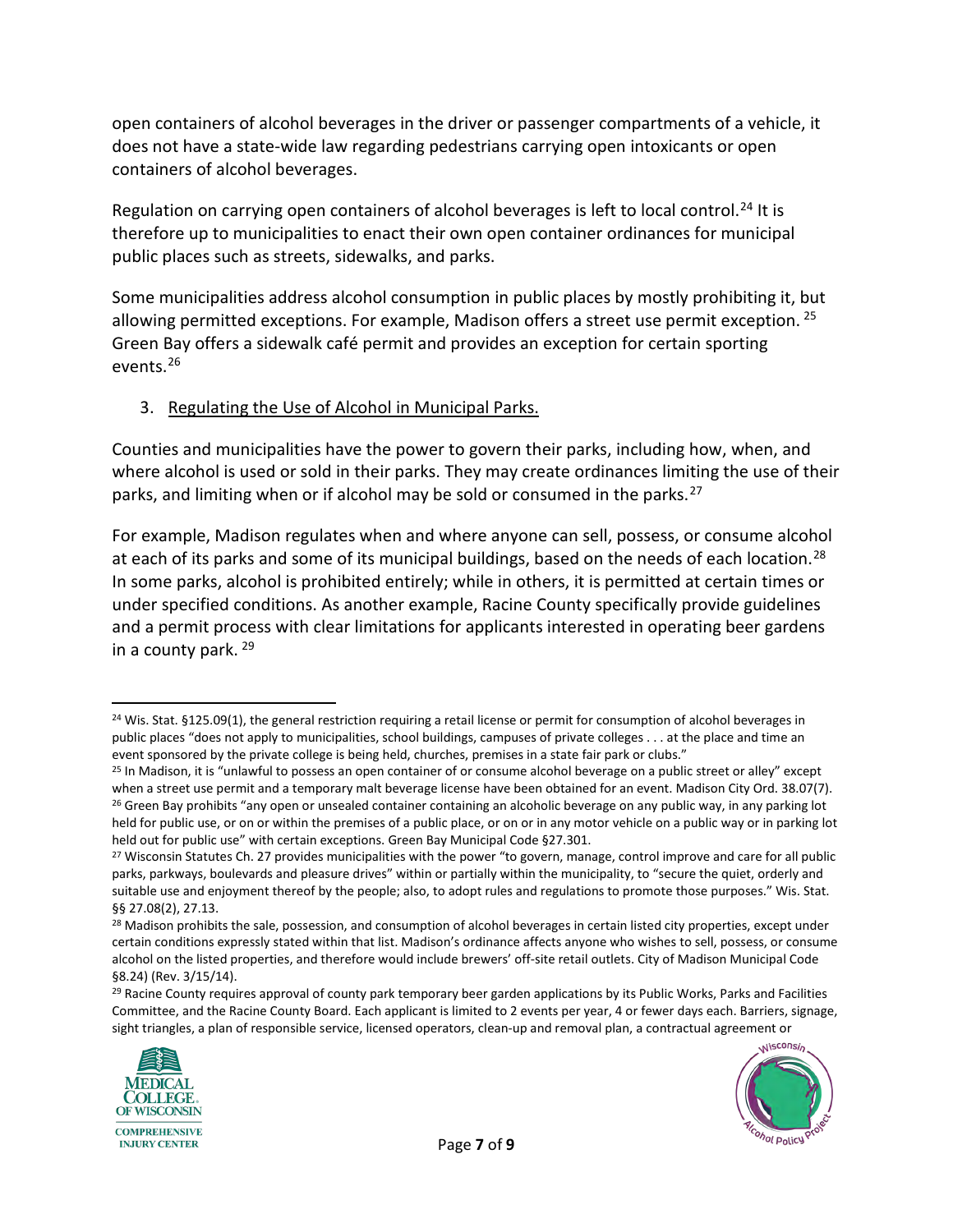#### 4. Regulating Retail Food Establishments.

A brewer's permit allows a brewer to operate a restaurant on its premises and at its off-site retail outlet.<sup>[30](#page-7-0)</sup> Any brewer that operates a restaurant at its retail outlet would need to comply with all retail food licensing requirements, including having a valid license issued by either the Department of Agriculture, Trade and Consumer Protection (DATCP) or a local (county or municipal) health department granted agent status.<sup>[31](#page-7-1)</sup> A brewer's off-site retail outlet would need its own retail food license under Wis. Stat. Ch. 97 to serve food, unless exempted by statute.<sup>[32](#page-7-2)</sup> A restaurant may be permanent or temporary.<sup>[33](#page-7-3)</sup> Wis. Stat. §97.30 describes the circumstances under which a retail food license is required. While giving away certain free snacks would not make an alcohol outlet into a restaurant, selling grilled hot dogs, burgers, and brats would probably be sufficient to require a retail food license.

#### CONCLUSIONS:

While municipalities cannot license brewers' retail outlets, they can use a combination of ordinances to create conditions that restrict the locations where the brewers' off-site retail outlets may be legally present, and to place conditions by ordinance on the operations of those retail outlets. They can also create zones where a conditional use permit is required for placement of an alcohol retail outlet or an outdoor beer garden, thereby permitting the placement of conditions on a case-by-case basis. While not all the tools listed above will fit every situation, probably at least one of the above suggestions could help decrease the incidence of brewers locating temporary off-site retail outlets at multiple locations within a municipality or mitigate its effects.

Whether or not the municipality uses any of the above tools, the municipal clerk should be prepared to inform the DOR or a brewer making inquiries if any municipal ordinances create conflicts with or limit use of the proposed location for a brewer's off-site retail outlet. If the DOR approves a brewer's temporary off-site retail outlet and the municipality discovers that the brewer is violating any municipal ordinances, the municipality may cite and prosecute the brewer for its violations. The municipality should also be aware that if a brewer does set up a temporary off-site retail outlet without the DOR's approval, that brewer can be cited for unpermitted operation of a retail outlet by the municipality's police department or referred to the DOR for investigation.

<span id="page-7-3"></span>



memorandum of understanding with Racine County, general liability and liquor liability insurance, and a reservation fee are all required. Application for Temporary Beer Garden, Racine County, Wisconsin, available at https://www.racinecounty.com/home/showdocument?id=34822.<br><sup>30</sup> Wis. Stat. §125.29(6).

<span id="page-7-0"></span>

<span id="page-7-2"></span><span id="page-7-1"></span> $31$  Wis. Stat. §97.30(2)(a).<br> $32$  "Each retail food establishment shall have a separate license." Wis. Stat. §97.30(2)(a).<br> $33$  Wis. Stat. §97.01(15b).